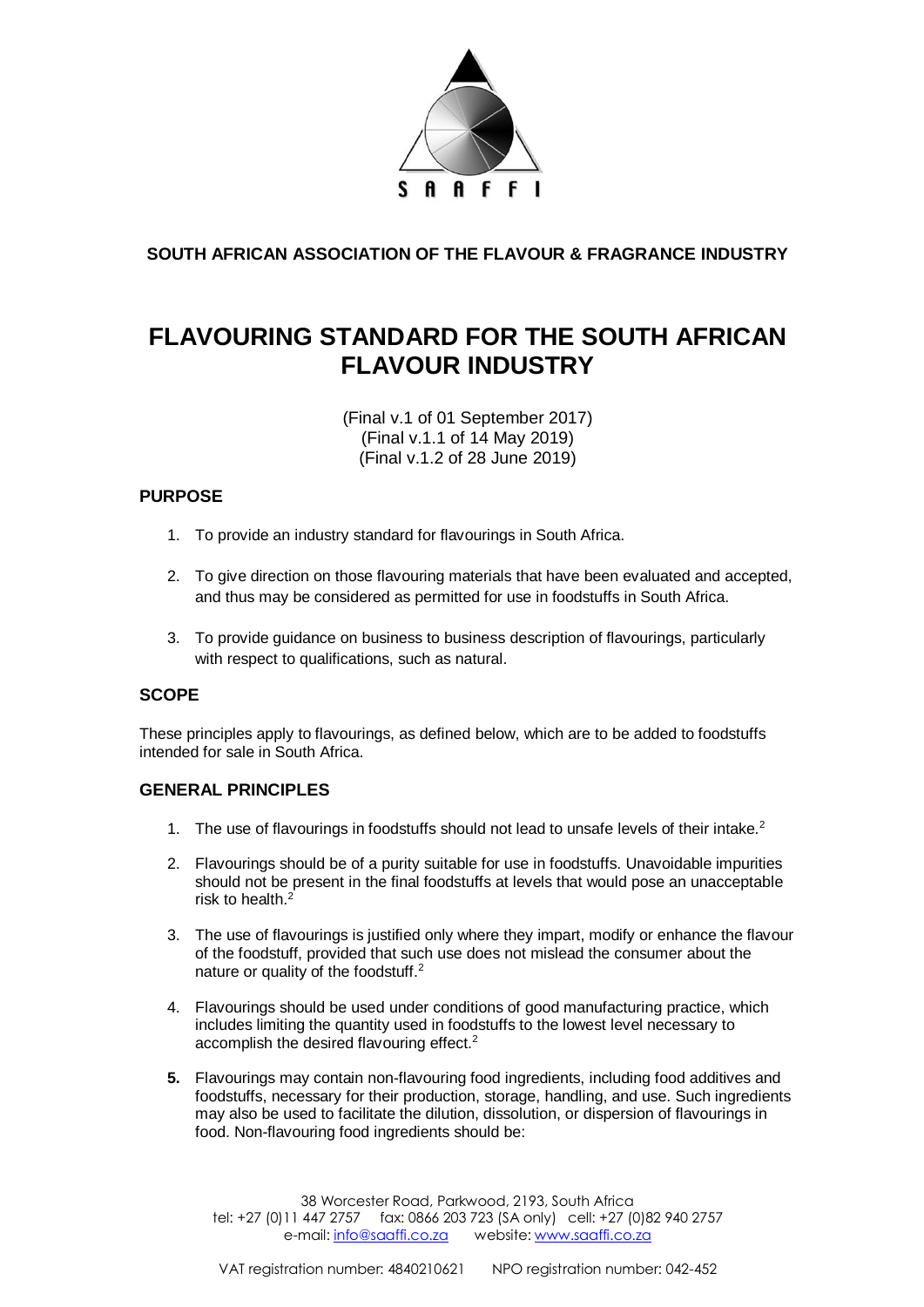- **a.** Limited to the lowest level required to ensure the safety and quality of the flavourings, and to facilitate their storage and ease of use;
- **b.** Reduced to the lowest level reasonably possible when not intended to accomplish a technological function in the foodstuff itself; <sup>2</sup>
- **6.** Where non-flavouring food ingredients provide a technological function in the finished foodstuff, they should be used and labelled in accordance with the provisions of the Foodstuffs Cosmetics and Disinfectants Act 54 of 1972. Examples include flavoured emulsions, sprinkle flavourings, snack food flavourings, flavoured coatings etc., all of which incorporate non-flavouring food ingredients and/or additives such as salt, sugar, MSG, colourants, preservatives, cloudifiers and stabilizers that may provide a technological function in the finished foodstuff<sup>1,2</sup>
- **7.** The "functional/technological effect" in the final foodstuff at the intended use level of Flavourings with Modifying Properties (FMPs), as either a flavouring or a food additive, must be determined by the flavour house or supplier and communicated to the enduser to ensure appropriate labelling.
- **8.** This document is to be read in conjunction with all the relevant South African regulations, such as those promulgated under the Foodstuffs Cosmetics and Disinfectants Act 54 of 1972 and the Agricultural Product Standards Act 119 of 1990.

#### **DEFINITIONS** 1,2,3,4,5

'**appropriate physical process**' shall mean a physical process which does not intentionally modify the chemical nature of the components of the flavouring, without prejudice to the listing of traditional food preparation processes listed under the definition "*traditional food preparation & physical processes*", and does not involve, *inter alia*, the use of singlet oxygen, ozone, inorganic catalysts, metal catalysts, organometallic reagents and/or UV radiation. <sup>3</sup>

'**derived smoke flavourings**' shall refer to flavourings produced as a result of the further processing of primary products and which are used or intended to be used in or on foods in order to impart smoke flavour to those foods.<sup>5</sup>

'**flavour precursor**' shall mean a product, not necessarily having flavouring properties itself, intentionally added to food for the sole purpose of producing flavour by breaking down or reacting with other components during food processing; it may be obtained from: (i) food;

and/or

(ii) source material other than food. $3$ 

**'flavouring'**: means a product that is added to food to impart, modify, or enhance the flavour of food with the exception of flavour enhancers considered as food additives under the Codex Class Names and the International Numbering System for Food Additives -CAC/GL 36- 1989. Flavourings do not include substances that have an exclusively sweet, sour, or salty taste (e.g. sugar, vinegar, and table salt). Flavourings may consist of flavouring substances, natural flavouring complexes, thermal process flavourings or smoke flavourings and mixtures of them and may contain non-flavouring food ingredients within defined conditions such as carriers, solvents, etc. Flavourings are not intended to be consumed as such.<sup>7</sup>

**'flavouring preparation**' shall mean a product, other than a flavouring substance, obtained from:

(i) food by appropriate physical, enzymatic or microbiological processes either in the raw state of the material or after processing for human consumption by one or more of the traditional food preparation processes listed under the definition "*traditional food preparation & physical processes*";

and/or

(ii) material of vegetable, animal or microbiological origin, other than food, by appropriate physical, enzymatic or microbiological processes, the material being taken as such or prepared by one or more of the traditional food preparation processes listed under the definition "*traditional food preparation & physical processes*".<sup>3</sup>

'**flavouring substance**' shall mean a defined chemical substance with flavouring properties (including those obtained by chemical synthesis or isolated using chemical processes, and natural flavouring substances).3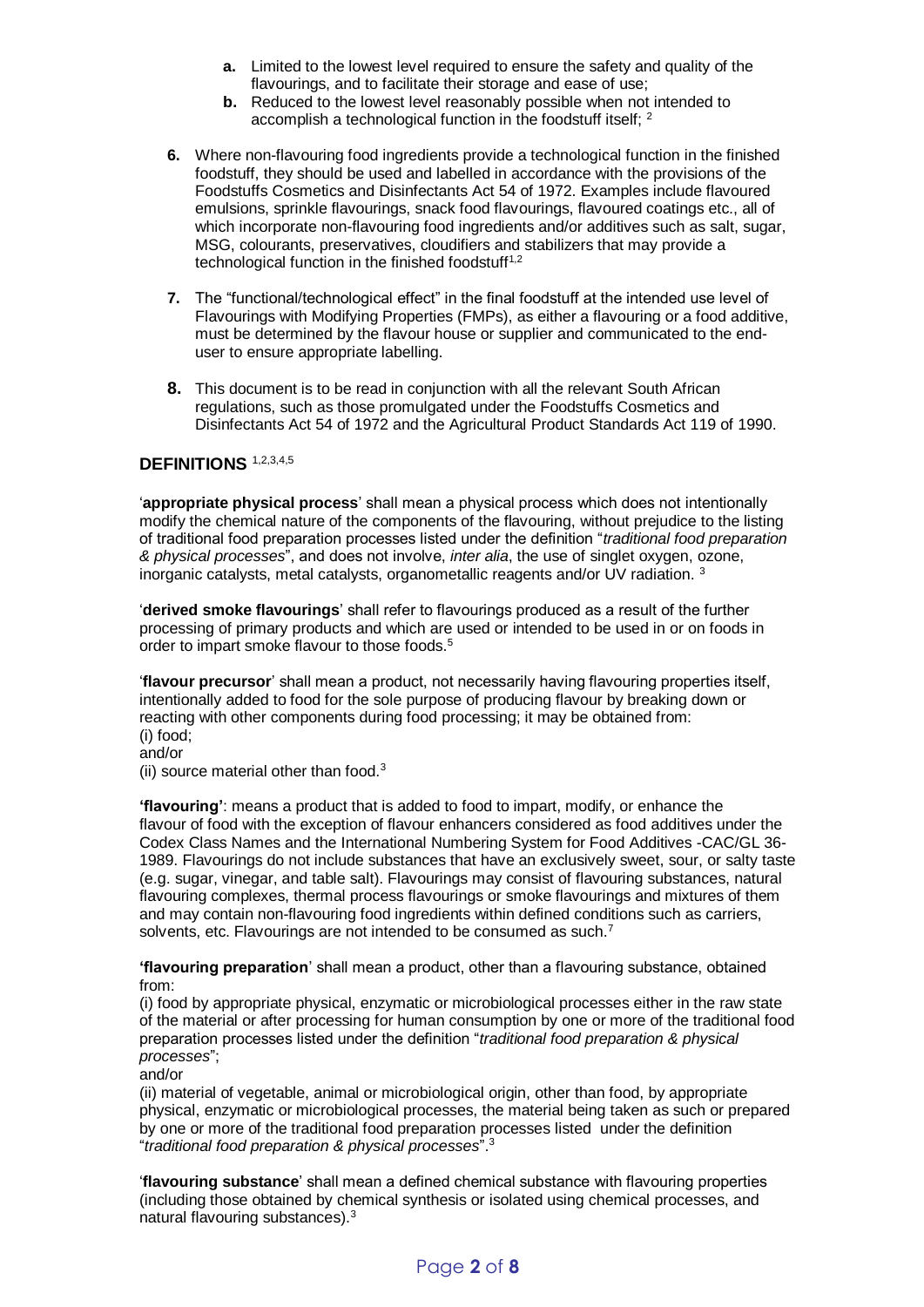'**food ingredient with flavouring properties**' shall mean a food ingredient other than flavourings which may be added to food for the main purpose of adding flavour to it or modifying its flavour and which contributes significantly to the presence in food of certain naturally occurring undesirable substances<sup>3</sup>

(Refer to Annex III Presence of certain substances part B of Regulation (EC) No 1334/2008 of the European Parliament and of the Council of 16 December 2008 on flavourings and certain food ingredients with flavouring properties for use in and on foods ).

**'foodstuff' or 'food'** means any article or substance (except a medicine as defined in the Medicines and Related Substances Act, 1965 (Act No. 101 of 1965)) ordinarily eaten or drunk by a person or purporting to be suitable, or manufactured or sold, for human consumption, and includes any part or ingredient of any such article or substance, or any substance used or intended or destined to be used as a part or ingredient of any such article or substance; <sup>4</sup>

'**natural flavouring substance**' shall mean a flavouring substance obtained by appropriate physical, enzymatic or microbiological processes from material of vegetable, animal or microbiological origin either in the raw state or after processing for human consumption by one or more of the traditional food preparation processes as defined under "*traditional food preparation& physical processes*". Natural flavouring substances correspond to substances that are naturally present and have been identified in nature.<sup>3</sup>

'**other flavouring**' shall mean a flavouring added or intended to be added to food in order to impart odour and/or taste and which does not fall under definitions for flavouring substances, natural flavouring substance, flavouring preparation, thermal process flavouring, smoke flavouring or flavor precursor.<sup>3</sup>

'**primary products**' shall refer to primary smoke condensates and primary tar fractions.<sup>5</sup> (refer to Permitted Primary Products)

'**primary smoke condensate**' shall refer to the purified water-based part of condensed smoke and shall fall within the definition of 'smoke flavourings'.<sup>5</sup>

'**primary tar fraction**' shall refer to the purified fraction of the water-insoluble high-density tar phase of condensed smoke and shall fall within the definition of 'smoke flavourings'.<sup>5</sup>

'**source material**' shall mean material of vegetable, animal, microbiological or mineral origin from which flavourings or food ingredients with flavouring properties are produced; it may be: (i) food;

or

(ii) source material other than food

(refer to Annex IV of Regulation (EC) No 1334/2008 and future amendments thereof – List of source materials to which restrictions apply for their use in the production of flavourings and food ingredients with flavouring properties) $3$ .

'**thermal process flavouring**' shall mean a product obtained after heat treatment from a mixture of ingredients not necessarily having flavouring properties themselves, of which at least one contains nitrogen (amino) and another is a reducing sugar; the ingredients for the production of thermal process flavourings may be:

(i) food; and/or

(ii) source material other than food

(refer to Annex V of Regulation (EC) No 1334/2008 of the European Parliament and of the Council of 16 December 2008 on flavourings and certain food ingredients with flavouring properties for use in and on foods)  $3$ .

#### '**traditional food preparation & physical processes**' :

Absorption<sup>7</sup> Adsorption<sup>7</sup> Chopping<sup>3</sup> Coating<sup>3</sup> Crystallization<sup>7</sup> Heating, cooking, baking, frying (up to 240 °C at atmospheric pressure) and pressure cooking (up to  $120 °C$ )<sup>3</sup> Cooling<sup>3</sup> Cutting $3, 7$ Distillation<sup>2,3,7</sup>/rectification<sup>3</sup>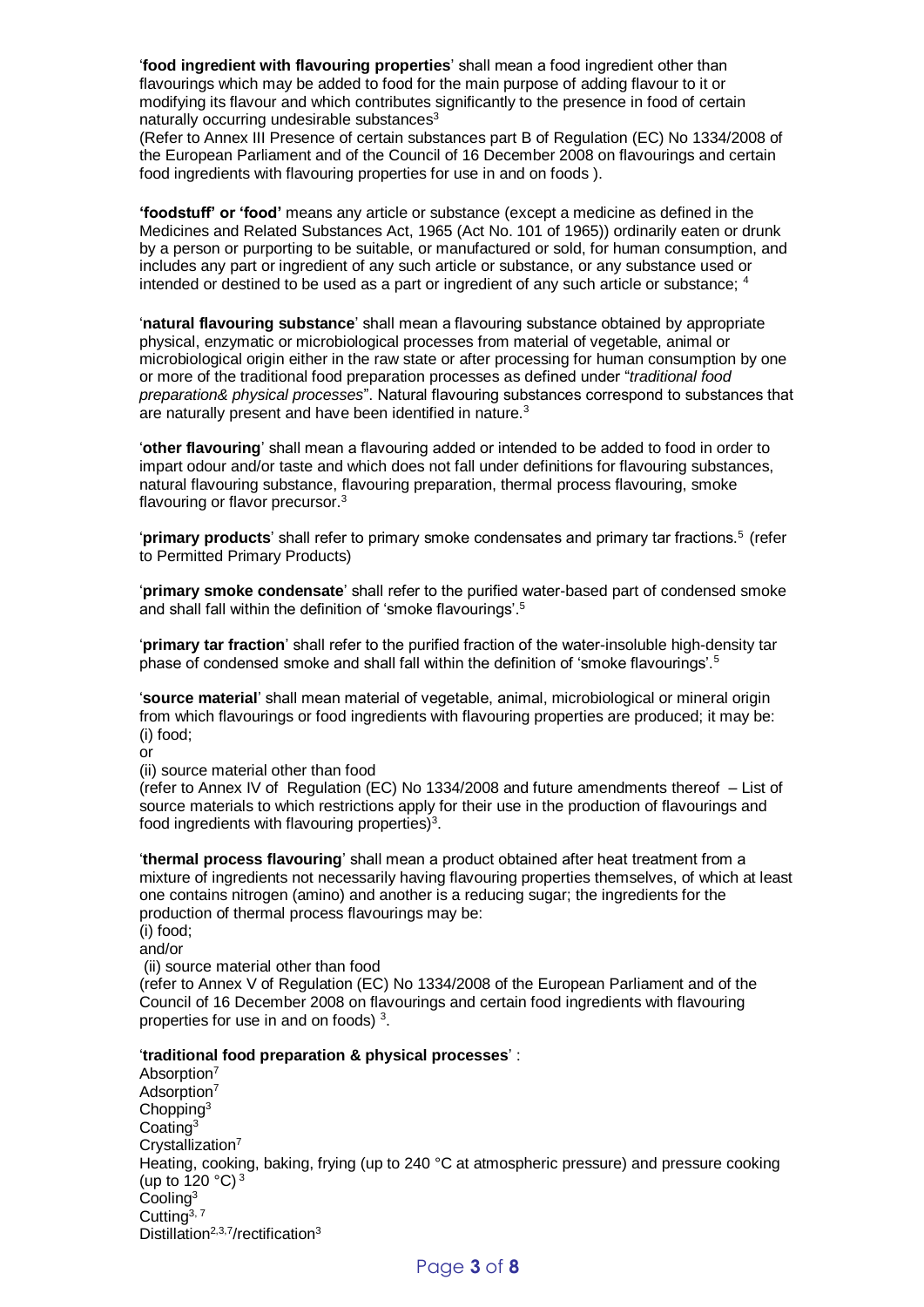Drying 2,3,7 Emulsification $3,7$ Encapsulation<sup>7</sup> Enzymatic processes<sup>2</sup> Evaporation <sup>3</sup> Extraction, incl. solvent extraction <sup>2,3,7</sup> Extrusion<sup>7</sup> Fermentation<sup>2,3</sup> Filtration3,7 Grinding<sup>3,7</sup> Heating<sup>7</sup> Infusion $3$ Maceration<sup>3</sup> Microbiological processes <sup>2,3</sup> Mixing $3,7$ Osmosis<sup>7</sup> Peeling <sup>3</sup> Percolation<sup>3</sup> Precipitation<sup>7</sup> Pressing <sup>3</sup> Refrigeration/Freezing<sup>3</sup> Roasting/Grilling 3,7 Torrification (roasting) <sup>2</sup> Squeezing<sup>3,7</sup> Steeping<sup>3</sup> Sublimation<sup>7</sup> Ultrasonic Treatment<sup>7</sup>

# **ACCEPTED FLAVOURING MATERIALS**

#### **Flavouring substances**

For purposes of these guidelines, **flavouring substances** are considered acceptable if they meet one or more of the following requirements identifying the material as appropriate for the formulation of flavourings:

- Listed in the IOFI Global Reference List of Flavorings (GRL)<sup>7</sup>
- Flavouring substances accepted by the Joint FAO/WHO Experts Committee on Food Additives (JECFA) as posing no safety concerns at current levels of intake. <sup>8</sup>
- Materials that have been evaluated and found, using the same or similar methodology as used by JECFA, to present "no safety concern under conditions of intended use" by authoritative bodies such as the European Food Safety Authority (EFSA)<sup>9</sup> or the Japanese Food Safety Commission (FSC).<sup>10</sup>
- Materials that are deemed to be Generally Recognized As Safe (GRAS), approved by the US Food and Drug Administration (FDA) including GRAS determination published by the Expert Panel of the Flavor and Extract Manufacturers Association of the United States (FEMA).<sup>11</sup>

#### **Accepted Flavourings other than Flavouring Substances**

For purposes of these guidelines, **flavourings other than flavouring substances** are considered acceptable if they meet one or more of the following requirements identifying the material as appropriate for the formulation of flavourings:

- Flavouring preparations, thermal process flavouring and flavor precursor produced from food <sup>3</sup>
- Materials of vegetable, animal or microbiological origin that can be considered food materials as per regulation Regulation (EC) No 1334/2008 (para, 16)<sup>3</sup>
- Listed in the IOFI Global Reference List of Flavorings (GRL)<sup>7</sup>
- Flavouring substances accepted by the Joint FAO/WHO Experts Committee on Food Additives (JECFA) as posing no safety concerns at current levels of intake. <sup>8</sup>
- Materials that have been evaluated and found, using the same or similar methodology as used by JECFA, to present "no safety concern under conditions of intended use" by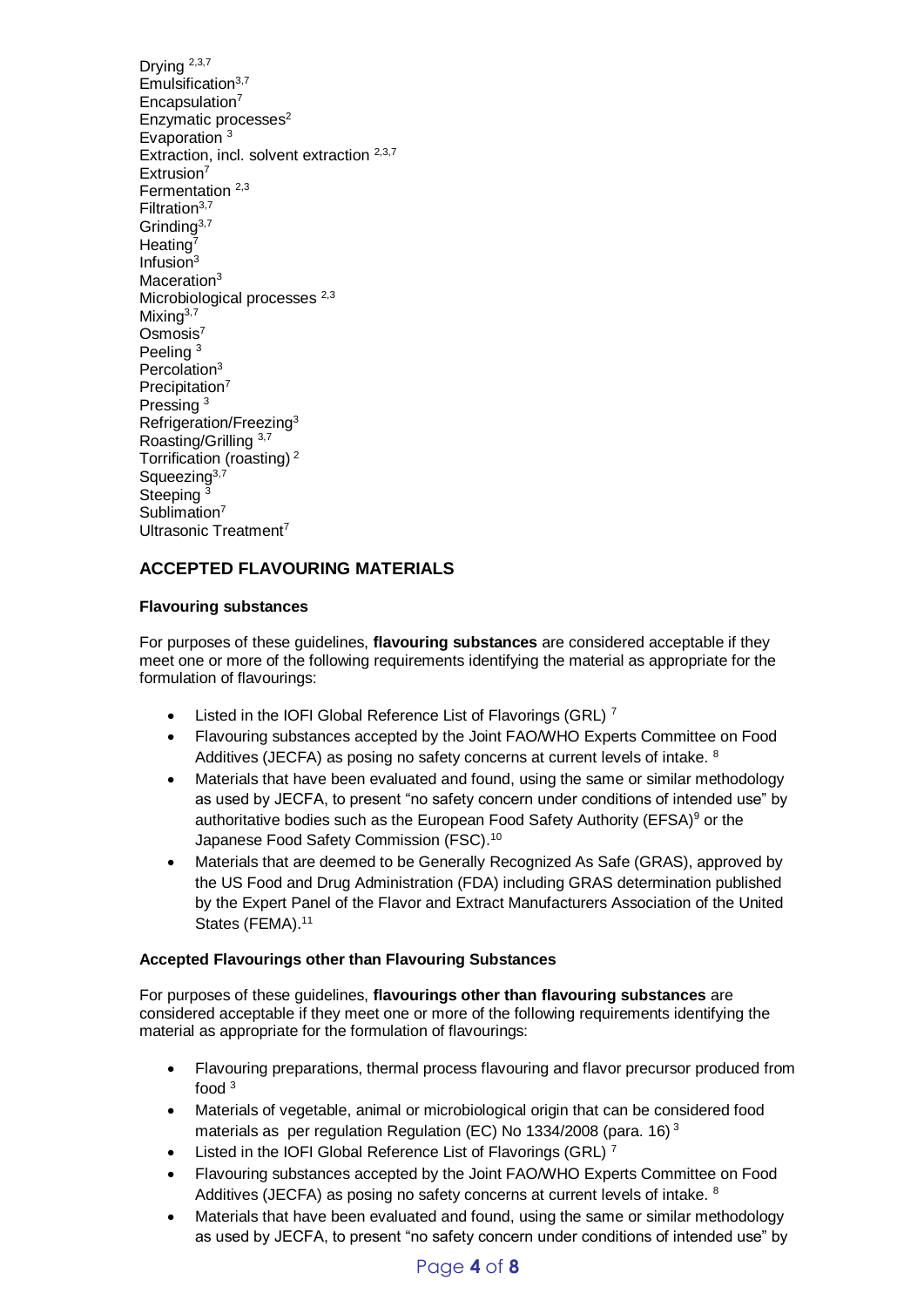authoritative bodies such as the European Food Safety Authority (EFSA) $9$  or the Japanese Food Safety Commission (FSC)<sup>10</sup>.

 Materials that are deemed to be Generally Recognized As Safe (GRAS), approved by the US Food and Drug Administration (FDA) including GRAS determination published by the Expert Panel of the Flavor and Extract Manufacturers Association of the United States (FEMA).<sup>11</sup>

#### **PERMITTED PRIMARY PRODUCTS USED FOR THE PRODUCTION OF SMOKE FLAVOURINGS AND REACTION CONDITIONS UNDER WHICH THEY ARE PREPARED**

**Permitted Primary products** are those evaluated and authorized by the Scientific Panel on Food Contact Materials, Enzymes, Flavourings and processing Aids (CEF) of EFSA. Smoke flavourings should follow the requirements of Regulation (ec) no 2065/2003 of the European Parliament and of the Council of 10 November 2003 on smoke flavourings used or intended for use in or on  $f$ oods $5$ 

# **RESTRICTION ON THE PRESENCE OF CERTAIN SUBSTANCES**

*Substances which shall not be added as such to food (Annex III Part A)*<sup>3</sup>

Agaric acid Aloin **Capsaicin** 1,2-Benzopyrone, coumarin **Hypericine** Beta-asarone 1-Allyl-4-methoxybenzene, estragole Hydrocyanic acid **Menthofuran** 4-Allyl-1,2-dimethoxybenzene, methyleugenol Pulegone Quassin 1-Allyl-3,4-methylene dioxy benzene, safrole Teucrin A Thujone (alpha and beta)

## *Maximum levels of certain substances, naturally present in flavourings and food ingredients with flavouring properties, in certain compound food as consumed to which flavourings and/or food ingredients with flavouring properties have been added. (Annex III Part B)*<sup>3</sup>

| Name of the substance | Compound food in which the presence<br>of the substance is restricted | Maximum level mg/kg |
|-----------------------|-----------------------------------------------------------------------|---------------------|
| $1-AIlyI-4-$          | Dairy products                                                        | 50                  |
| methoxybenzene,       | Processed fruits, vegetables (incl.                                   | 50                  |
| Estragol (*)          | mushrooms, fungi, roots, tubers, pulses                               |                     |
|                       | and legumes), nuts and seeds                                          |                     |
|                       | Fish products                                                         | 50                  |
|                       | Non-alcoholic beverages                                               | 10                  |
| Hydrocyanic acid      | Nougat, marzipan or its substitutes or                                | 50                  |
|                       | similar products                                                      |                     |
|                       | Canned stone fruits                                                   | 5                   |
|                       | <b>Alcoholic beverages</b>                                            | 35                  |
| Menthofuran           | Mint/peppermint containing                                            | 500                 |
|                       | confectionery, except micro breath                                    |                     |
|                       | freshening confectionery                                              |                     |
|                       | Micro breath freshening confectionery                                 | 3 0 0 0             |
|                       | Chewing gum                                                           | 1 000               |
|                       | Mint/peppermint containing alcoholic                                  | 200                 |
|                       | beverages                                                             |                     |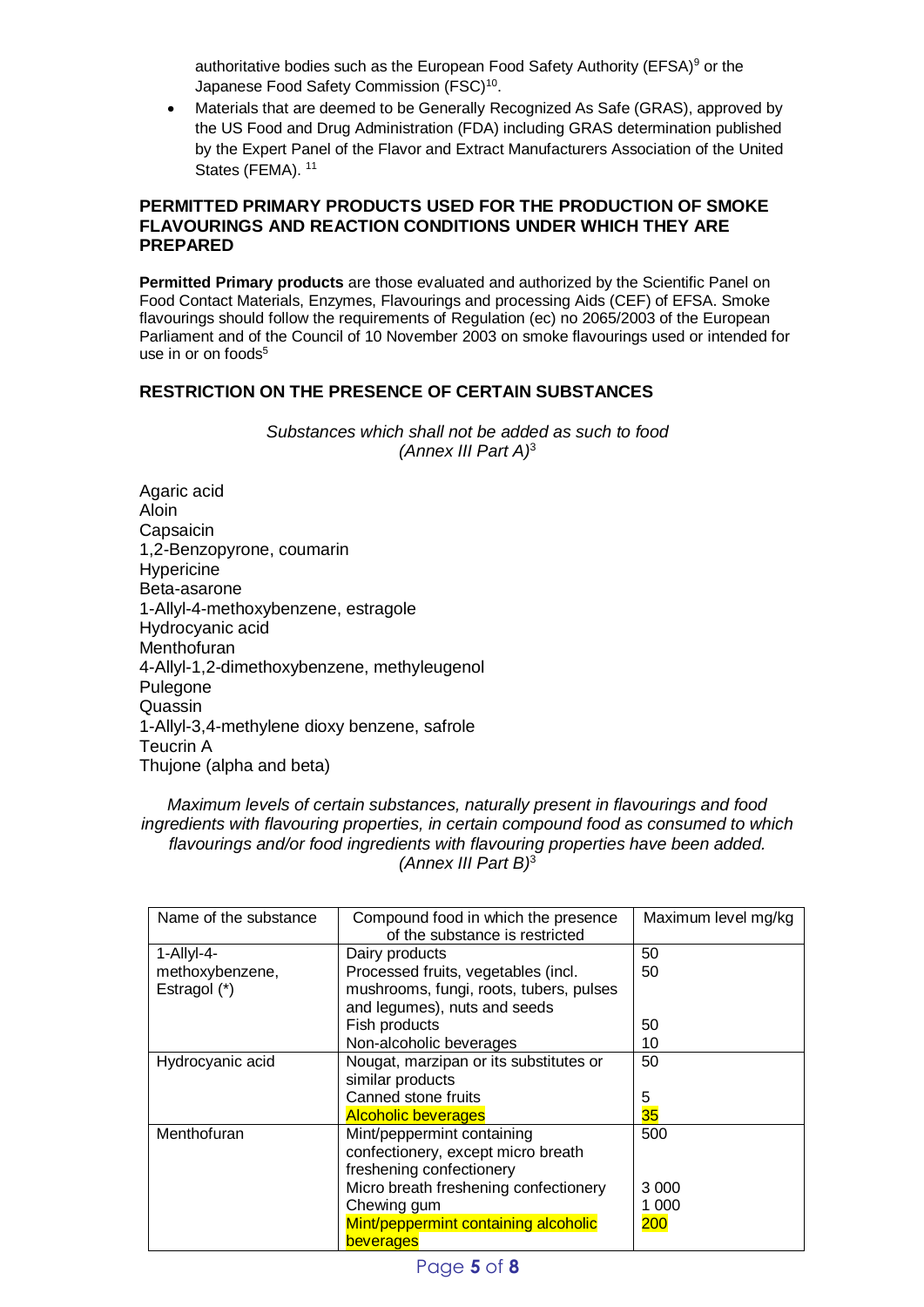| 4-Allyl-1,2-dimethoxy- | Dairy products                                               | 20             |  |
|------------------------|--------------------------------------------------------------|----------------|--|
| benzene,               | Meat preparations and meat products,                         | 15             |  |
| Methyleugenol (*)      | including poultry and game                                   |                |  |
|                        | Fish preparations and fish products                          | 10             |  |
|                        | Soups and sauces                                             | 60             |  |
|                        | Ready-to-eat savouries                                       | 20             |  |
|                        | Non-alcoholic beverages                                      | 1              |  |
| Pulegone               | Mint/peppermint containing                                   | 250            |  |
|                        | confectionery, except micro breath                           |                |  |
|                        | freshening confectionery                                     |                |  |
|                        | Micro breath freshening confectionery                        | 2 0 0 0        |  |
|                        | Chewing gum                                                  | 350            |  |
|                        | Mint/peppermint containing non-                              | 20             |  |
|                        | alcoholic beverages                                          |                |  |
|                        | Mint/peppermint containing alcoholic                         | 100            |  |
|                        | beverages                                                    |                |  |
| Quassin                | Non-alcoholic beverages                                      | 0,5            |  |
|                        | <b>Bakery wares</b>                                          | 1              |  |
|                        | <b>Alcoholic beverages</b>                                   | 1,5            |  |
| 1-Allyl-3,4-methylene  | Meat preparations and meat products,                         | 15             |  |
| dioxy                  | including poultry and game                                   |                |  |
| benzene, safrole (*)   | Fish preparations and fish products                          | 15             |  |
|                        | Soups and sauces                                             | 25             |  |
|                        | Non-alcoholic beverages                                      | 1              |  |
| Teucrin A              | $\overline{5}$<br>Bitter-tasting spirit drinks or bitter (1) |                |  |
|                        | Liqueurs (2) with bitter taste                               | 5              |  |
|                        | Other alcoholic beverages                                    | $\overline{2}$ |  |
| Thujone (alpha and     | Alcoholic beverages, except those                            | 10             |  |
| beta)                  | produced from Artemisia species                              |                |  |
|                        | Alcoholic beverages produced from                            | 35             |  |
|                        | <b>Artemisia species</b>                                     |                |  |
|                        | Non-alcoholic beverages produced from                        | 0,5            |  |
|                        | Artemisia species                                            |                |  |
| Coumarin               | Traditional and/or seasonal bakery ware                      | 50             |  |
|                        | containing a reference to cinnamon in                        |                |  |
|                        | the labelling                                                |                |  |
|                        | Breakfast cereals including muesli                           | 20             |  |
|                        | Fine bakery ware, with the exception of                      | 15             |  |
|                        | traditional and/or seasonal bakery ware                      |                |  |
|                        | containing a reference to cinnamon in                        |                |  |
|                        | the labelling                                                |                |  |
|                        |                                                              |                |  |
|                        | <b>Desserts</b>                                              | 5              |  |

(\*) The maximum levels shall not apply where a compound food contains no added flavourings and the only food ingredients with flavouring properties which have been added are fresh, dried or frozen herbs and spices.

(1) As defined in Annex II, paragraph 30 of Regulation (EC) No 110/2008.

(2) As defined in Annex II, paragraph 32 of Regulation (EC) No 110/2008.

# **RESTRICTION ON THE USE OF CERTAIN SOURCE MATERIALS**

*Source materials which shall not be used for the production of flavourings and food ingredients with flavouring properties (Annex IV Part A)<sup>3</sup>*

| Source material                      |                            |  |  |  |
|--------------------------------------|----------------------------|--|--|--|
| Latin name                           | Common name                |  |  |  |
| Tetraploid form of Acorus calamus L. | Tetraploid form of Calamus |  |  |  |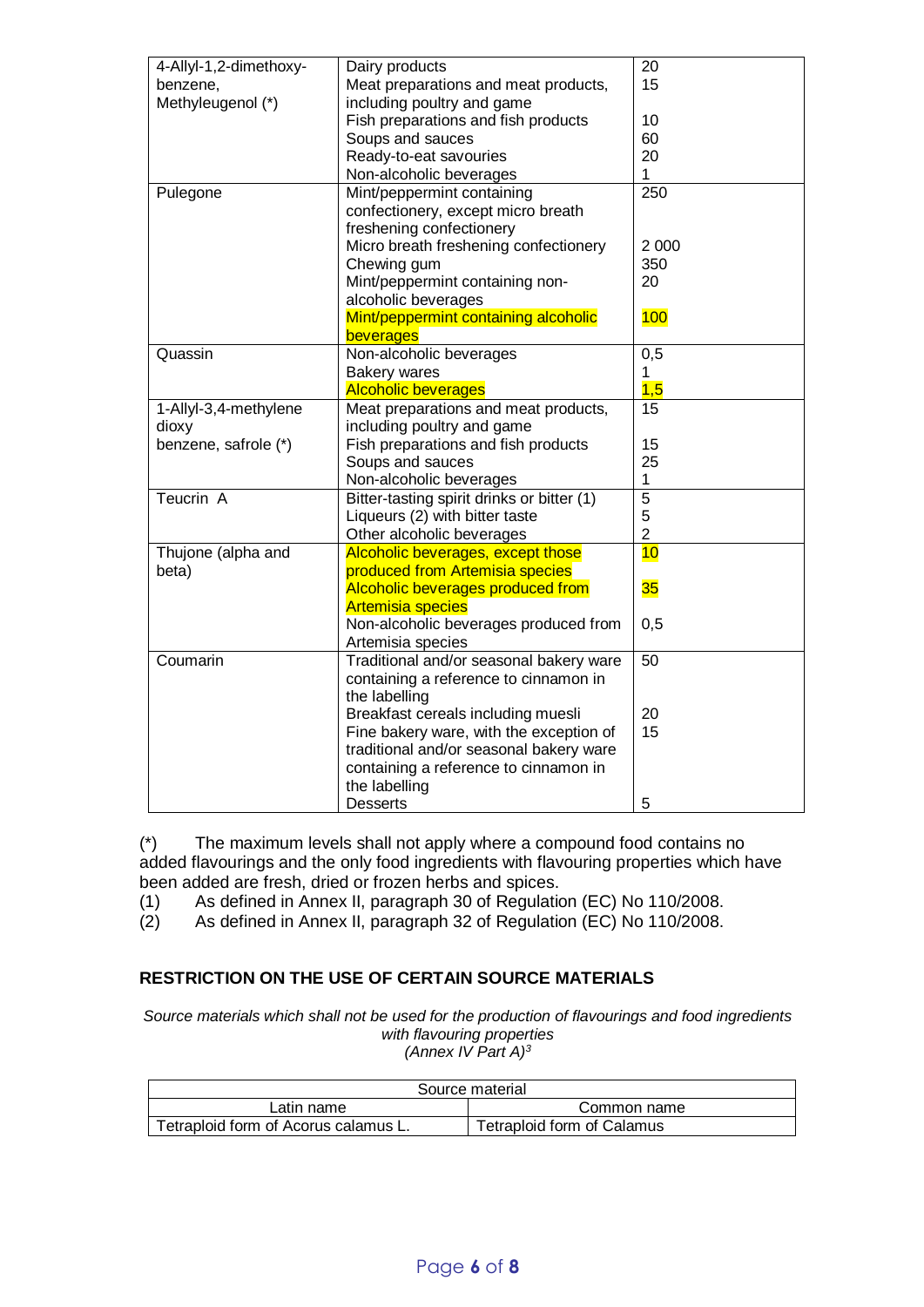#### *Conditions of use for flavourings and food ingredients with flavouring properties produced from certain source materials (Annex IV Part B)<sup>3</sup>*

| Source material           |                       | Conditions of use                         |
|---------------------------|-----------------------|-------------------------------------------|
| Latin name                | Common name           |                                           |
| Quassia amara L. and      | Quassia               | Flavourings and food ingredients with     |
| Picrasma excels (Sw)      |                       | flavouring properties produced from the   |
|                           |                       | source material may only be used for the  |
|                           |                       | production of beverages and bakery wares. |
| Laricifomes officinales   | White agaric mushroom | Flavourings and food ingredients with     |
| (Vill.: Fr) Kotl. et Pouz |                       | flavouring properties produced from the   |
| or                        |                       | source material may only be used for the  |
| Fomes officinalis         |                       | production of alcoholic beverages.        |
| Hypericum perforatum L.   | St John's wort        |                                           |
| Teucrium chamaedrys L     | Wall germander        |                                           |

# **LABELLING OF FLAVOURINGS (Not intended for sale to the final consumer)**

## *General*

The sales description shall be 'flavouring'. A more specific name or description of the flavouring, without any further qualification such as 'natural', may be added.

#### *Voluntary qualification of flavourings as natural*

The term "natural" for the description of a flavouring may only be applied as follows:

- Natural may only be used to qualify flavouring(s) if the flavouring component is made up solely of the categories 'flavouring preparations' and/or 'natural flavouring substances' as defined above. Additives and other ingredients present in a flavouring do not jeopardise the natural status<sup>12</sup>. (See General Principle 5)
- The term "natural" may only be used in combination with a reference to a food, food category or a vegetable or animal flavouring source if the flavouring component has been obtained exclusively or by at least 95% by w/w from the source material referred to. The description shall read "natural <<food(s) or food category or source(s)>> flavouring"<sup>3</sup>

## **COMMENT ON THE LABELLING OF FLAVOURINGS IN THE LIST OF INGREDIENTS ON CONSUMER PACKS**

As required in regulations relating to the labelling and advertising of foodstuffs, in accordance with the provisions of the Foodstuffs Cosmetics and Disinfectants Act 54 of 1972, any additive which is added to or used in a foodstuff to perform the function of the category of ingredient defined as flavouring shall be indicated in the list of ingredients as "flavouring".<sup>1</sup> It should be noted that the denominations "nature-identical" and "artificial" and the distinction between them are no longer relevant and should not be used to qualify flavourings.

## **IMPORTANT NOTE**

Please note that this Standard is a living document and will continue to be updated in line with the latest international and local approaches and interpretations as appropriate.

## **REFERENCES**:

- 1 Regulations relating to the Labelling and Advertising of Foodstuffs, R.146 of 2010 (as amended) http://www.doh.gov.za/healthtopics.php?t=Food Control&c=Legislation
- 2 Codex Alimentarius Guidelines for the use of flavourings CAC/GL 66-2008. www.codexalimentarius.net
- 3 Regulation (EC) No 1334/2008 of the European Parliament and of the Council of 16 December 2008 on flavourings and certain food ingredients with flavouring properties for use in and on foods and amending Council Regulation (EEC) No 1601/91, Regulations (EC) No2232/96 and (EC) No 110/2008 and Directive 2000/13EC